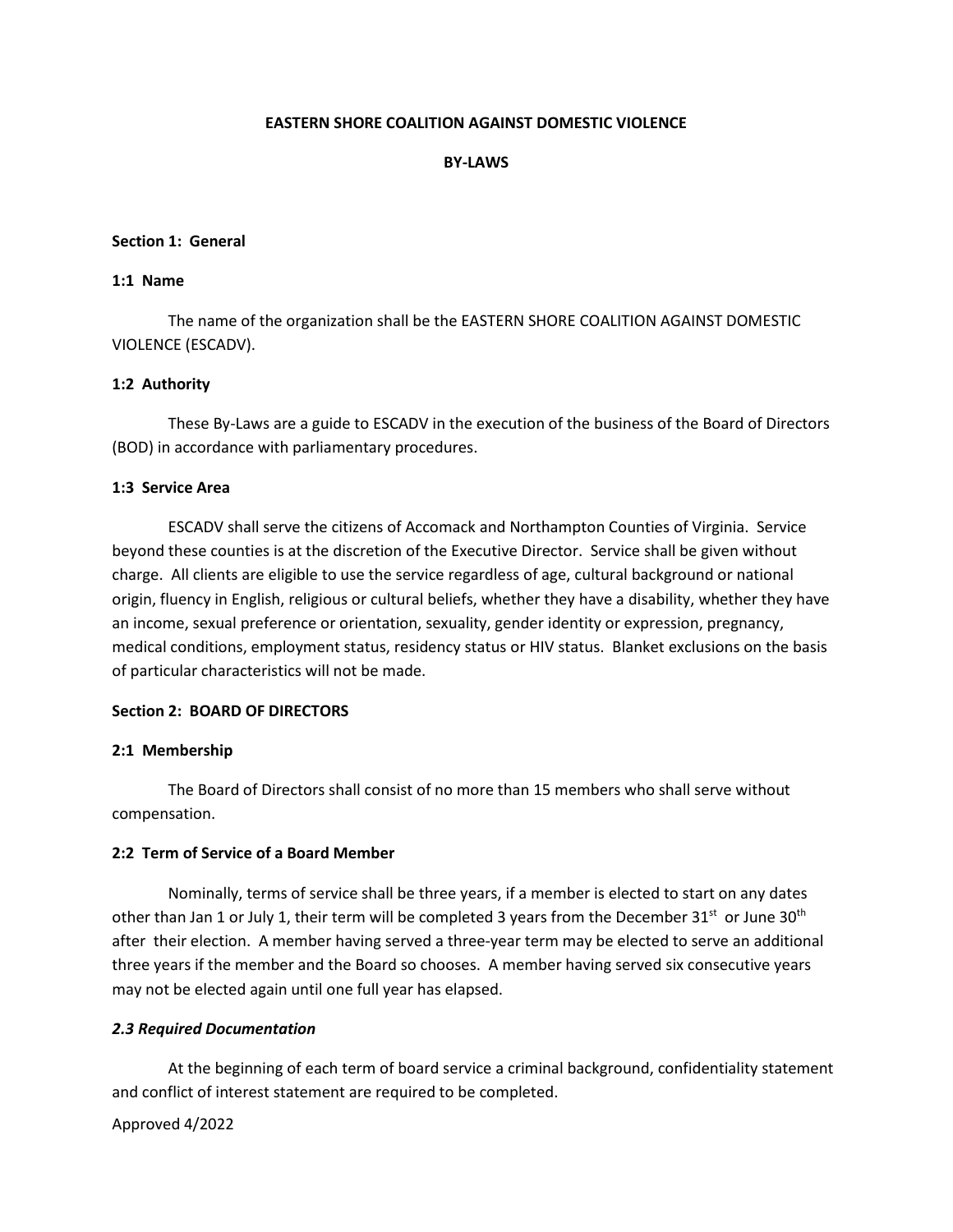### **2:3 Attendance**

A member of the Board unable to attend a regular meeting shall so inform the Board President or a member of the Executive committee.

A member of the Board may request a Leave of Absence for no longer than three months and be reinstated to the Board. The Leave of Absence will not extend the member's Term of Service.

A member of the Board who misses three consecutive meetings of the Board without informing either the President or member of the Executive committee may be removed from the Board by a majority vote of members present and voting.

## **2:4 Personnel**

The Board shall have the authority to hire, fire, and set terms of employment, and supervise the Executive Director. All other personnel shall be hired, fired, supervised, and terms of employment set by the Executive Director.

## **Section 3: OFFICERS AND COMMITTEES**

### **3:1 Officers**

The officers of the Board shall be President, Vice President, Secretary, and Treasurer. Each shall be elected at the annual meeting and shall serve until the following annual meeting. In the event of a vacancy, the officer's position shall be filled as soon as possible by a member of the Board, who will serve for the remaining term of office. Officers may be reelected until their Term of Service on the Board expires.

When there is a new President, the outgoing President assumes the position as Past President for a oneyear term.

## **3:2 President**

The President of the Board shall:

- a. Preside at all meetings of the Board and Executive Committee.
- b. Appoint all committee chairmen.
- c. Serve as ex-officio member of all committees except the nominating committee.
- d. Together with the Executive Director act as the official spokesperson for ESCADV.
- e. Be one of two signers on all contracts, checks and/or purchase acquisitions above the threshold established by the Financial Policy with either another Board officer or the Executive Director.
- f. Perform all duties necessary to this office.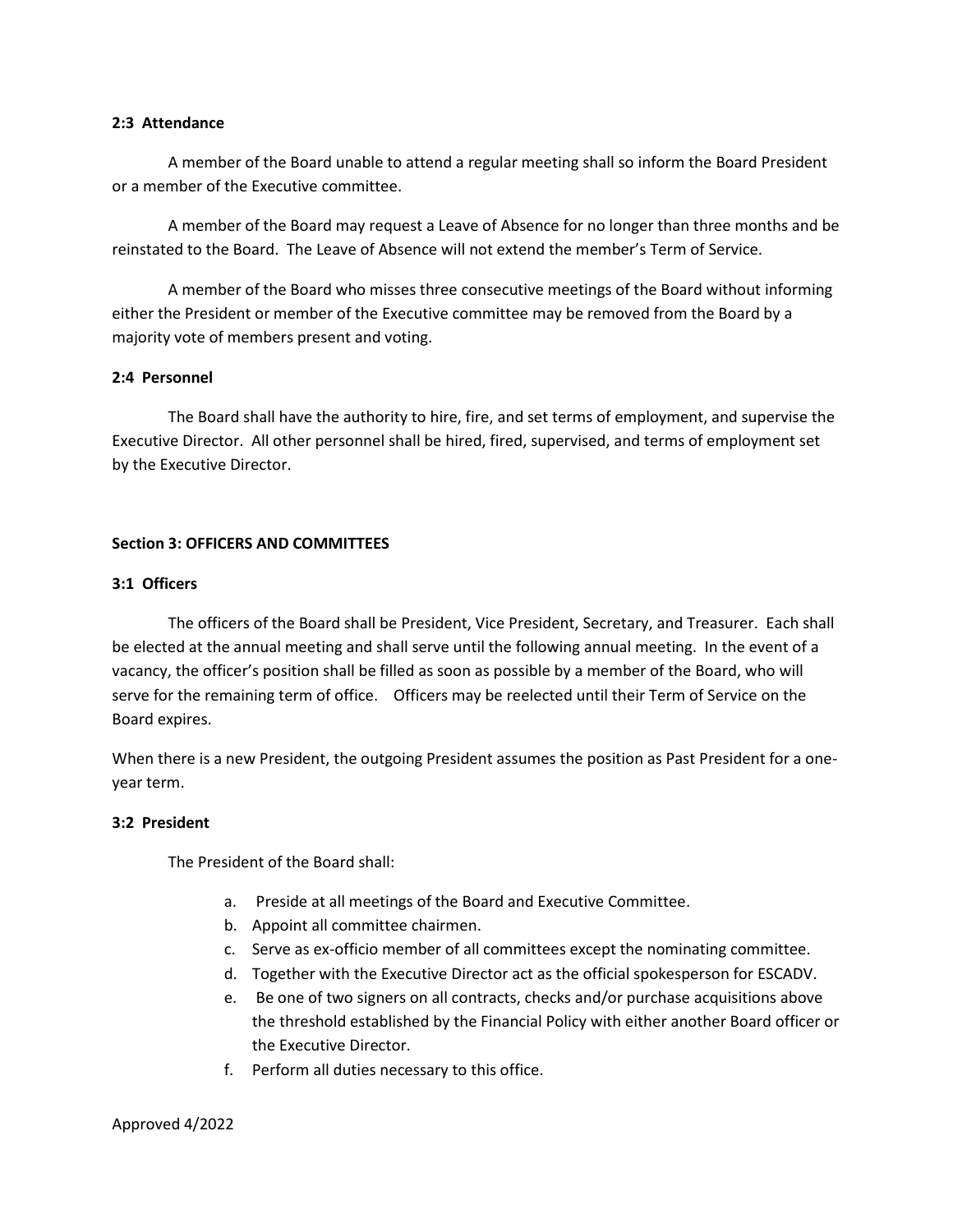## **3:3 Vice President**

The Vice President shall:

- a. Assume the duties of the President in the President's absence.
- b. Perform such duties as necessary to the office or as assigned by the President or the Board.
- c. Be one of two signers on all contracts, checks and/or purchase acquisitions above the threshold established by the Financial Policy with either another Board officer or the Executive Director.

## **3:4 Secretary**

The Secretary shall:

- a. Record the minutes of all Board and Executive Committee meetings and cause such records to be maintained.
- b. Be one of two signers on all contracts, checks and/or purchase acquisitions above the threshold established by the Financial Policy with either another Board officer or the Executive Director.

## **3:5 Treasurer**

The Treasurer shall:

- a. Chair the Finance Committee
- b. Be responsible for the oversight of funds and securities of ESCADV.
- c. Cause an annual audit to be performed on the accounts of ESCADV in conjunction with the Executive Director.
- d. Present a written report to the Board at its regular meetings.
- e. Be one of two signers on all contracts, checks and/or purchase acquisitions above the threshold established by the Financial Policy with either another Board officer or the Executive Director.
- f. Perform all the duties necessary to this office.

## **3:6 Past President**

The Past President shall:

- a. Ensure continuity during the transition of a newly elected President
- b. Support the President in his/her position through mentoring, coaching, and advising.
- c. Provide a historical context for decision-making.
- d. Hold the term for one year.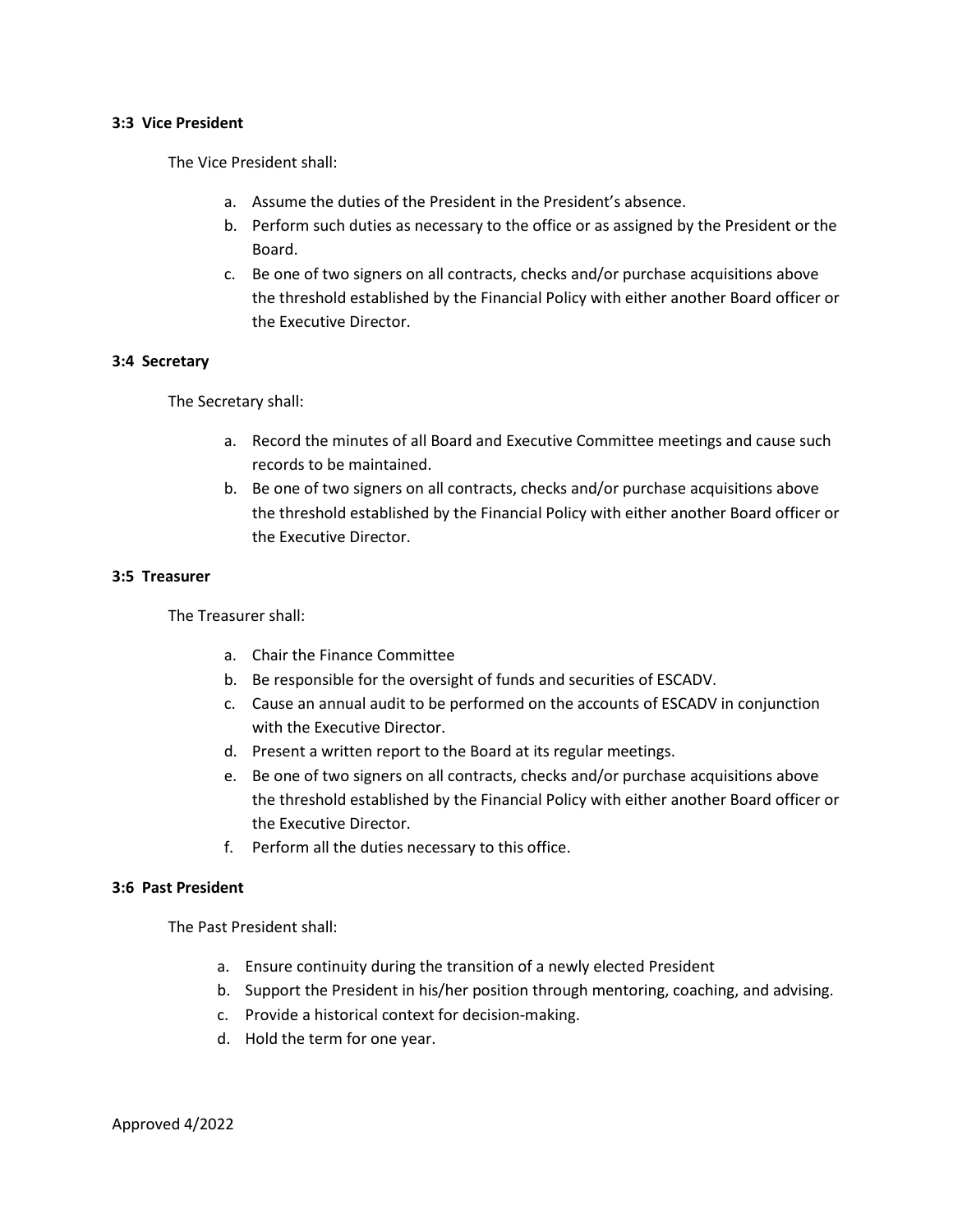# **3.7 Executive Committee**

The Executive Committee shall consist of the officers identified above and one member at large elected by the Board. It shall have all the powers and responsibilities of the Board when the Board is not in session. Any actions of the Executive Committee shall be reported to the Board at its next regular meeting. A majority of the committee shall constitute a quorum.

The Executive Committee evaluates the job performance of the Executive Director. The evaluation should be signed by all participating committee members. Should the position of Executive Director become vacant it shall be the duty of this committee to lead the Board in the selection of a new Executive Director.

### **3:8 Standing Committees**

The Board shall appoint the following standing committees: Fund Development, Community Relations/Outreach, Financial Management, and Professional Standards. The President shall appoint the chairperson of these respective Standing Committees.

#### **3:8A Fund Development**

This committee shall lead the Board in assuring that ESCADV has sustainable, diversified, and sufficient funds in order to best serve our community.

#### **3:8B Community Relations/Outreach**

This committee shall assist the Board in assuring that ESCADV is recognized and valued by the community.

#### **3:8C Financial Management**

This committee shall assist the Board in assuring that ESCADV has fully implemented best practices for financial management that provides accurate information for decision-making and effective stewardship.

## **3:8D Professional Standards Committee**

This committee shall assist the Board and the Executive Director in developing policies and procedures for the successful operation of the organization.

## **3:9 Special Committees**

The President, with consent of the Board, shall appoint such special committees as the occasion shall warrant.

## **3:9A Nominating**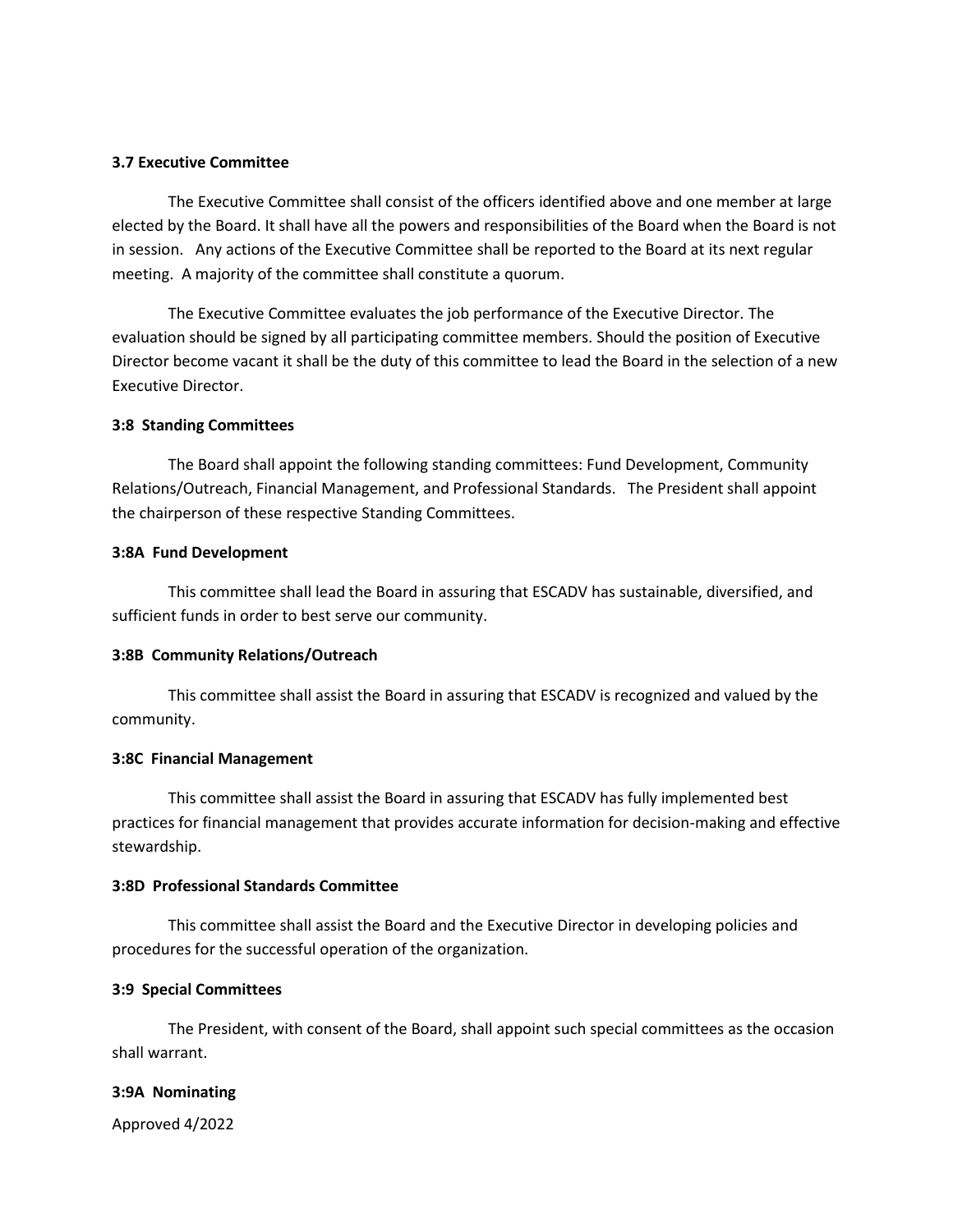The President shall appoint the Chairman who, in turn, shall select two additional members to serve on the committee. The committee shall present a slate of officers for the ensuing year at the May meeting. The election of officers is held at the annual meeting in June, at which time additional nominations shall be accepted from the floor

## **Section 4: MEETINGS**

### **4:1 Regular Meetings**

The Board shall meet regularly each month at a time and place of its own choosing.

### **4:2 Special Meetings**

Special meetings may be called by any two members of the Board or by the President of the Board. The Executive Director may request the Board President to call a special meeting. All Board members should receive at least one week's written notice via email or post. The purpose of the meeting shall be specified in the notice and no other business than that specified shall be conducted.

### **4:3 Annual Meeting**

The Annual Meeting shall be the regular June meeting. At this meeting annual reports shall be received, officers elected and regular business conducted. Each Board member will complete and submit a self-evaluation checklist (appendix 2.10) and the Overall Board Evaluation (appendix 2.11) which will be included in their respective Board member file.

#### **4:4 Quorums and Voting**

A quorum shall constitute a majority number of the members of the Board. A majority is defined as a number greater than one-half of the total number of Board members plus 1. The Board President may ask for an electronic vote from Board members in order to expedite Board actions. The Board President and Secretary will record these votes in the next regular Board meeting minutes and in the Board Minutes file.

Members of the Board may participate in a meeting using audio as well as visual telecommunication equipment. Their attendance will count toward the quorum requirement, and they may vote on any matters brought before the Board.

#### **Section 5: FISCAL YEAR AND FINANCIAL AUDIT**

#### **5:1 Fiscal Year**

The Fiscal Year shall be from July 1 to June 30.

# **5:2 Audits**